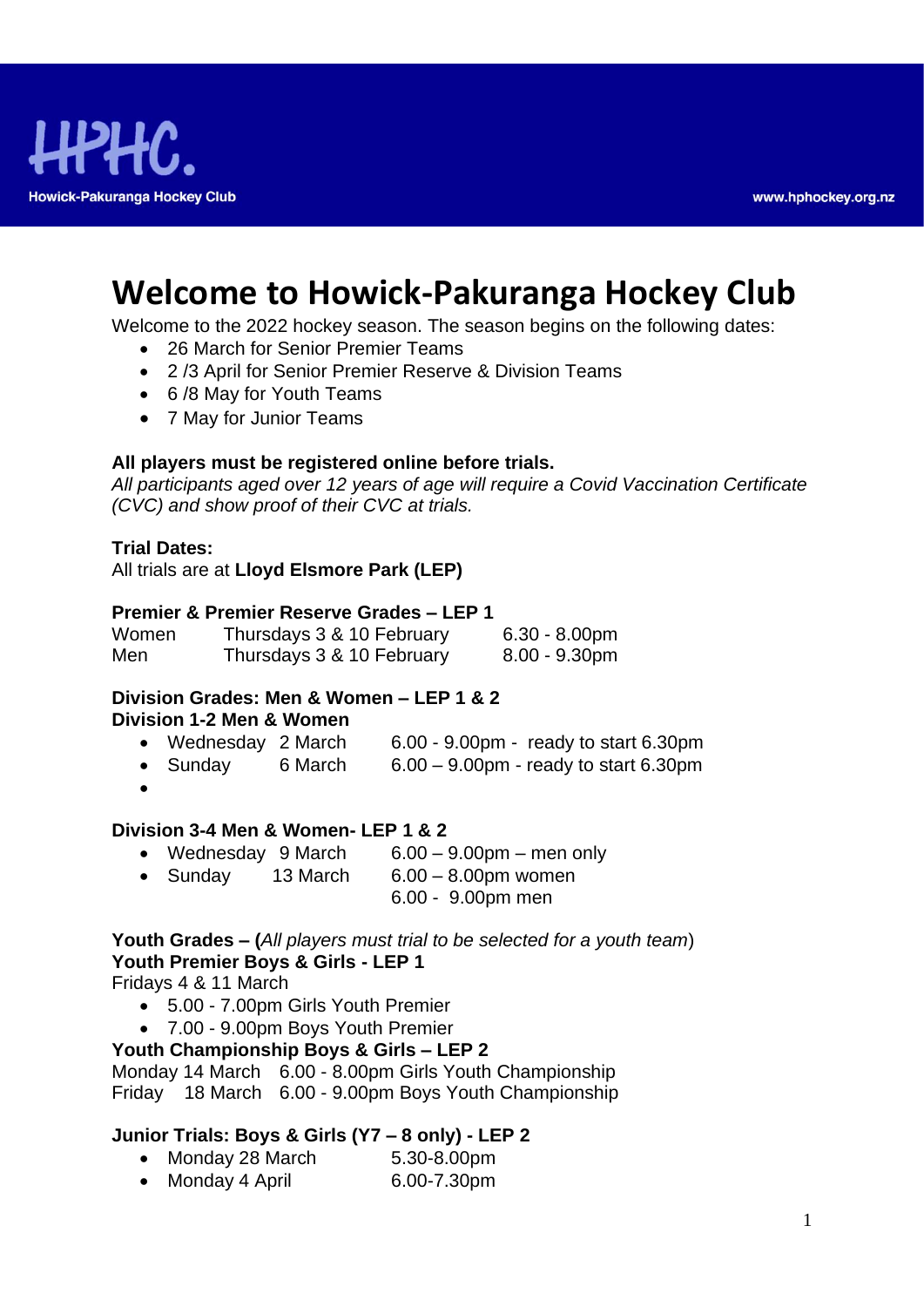

#### **2022 Fees:**

AKH have increased winter competition entry fees by 4.9% across all grades for 2022, and hourly turf hire rates by 5.3%. HPHC have maintained fees for youth and junior players with no fee increases and have limited the increase for seniors to \$5.00 (a 1% increase).

| <b>Premier/ Premier Reserve Grades</b><br>Division 1 - 4 Grades           | \$490.00<br>\$450.00 |
|---------------------------------------------------------------------------|----------------------|
| Full time tertiary students playing in<br>Premier & Premier Reserve teams | \$430.00             |
| Full time tertiary students playing in<br>Divisions 1-4 teams             | \$390.00             |
| <b>Youth Grades</b>                                                       | \$280.00             |
| Junior Grades:                                                            |                      |
| Year 1 & 2                                                                | \$100.00             |
| Year 3 & 4                                                                | \$135.00             |
| Year 5 & 6                                                                | \$175.00             |
| Year 7 & 8                                                                | \$200.00             |

#### **Discounts available:**

| Goalkeepers providing their own gear       | \$115.00 |
|--------------------------------------------|----------|
| Coaches of Division, Youth, Year 7-8 teams | \$100.00 |

If there are co-coaches, the discount will be split between the coaches. Coaching discounts will be recorded on player invoices once all coaches have been confirmed.

#### **Dates for payment of fees: Seniors:**

50% by 1 April 2022

Paid in full by 1 July 2022

• Instalment arrangements to be established before the season commences and completed by 31 July 2022

# **Youth:**

50% on team naming Paid in full by 1 July 2022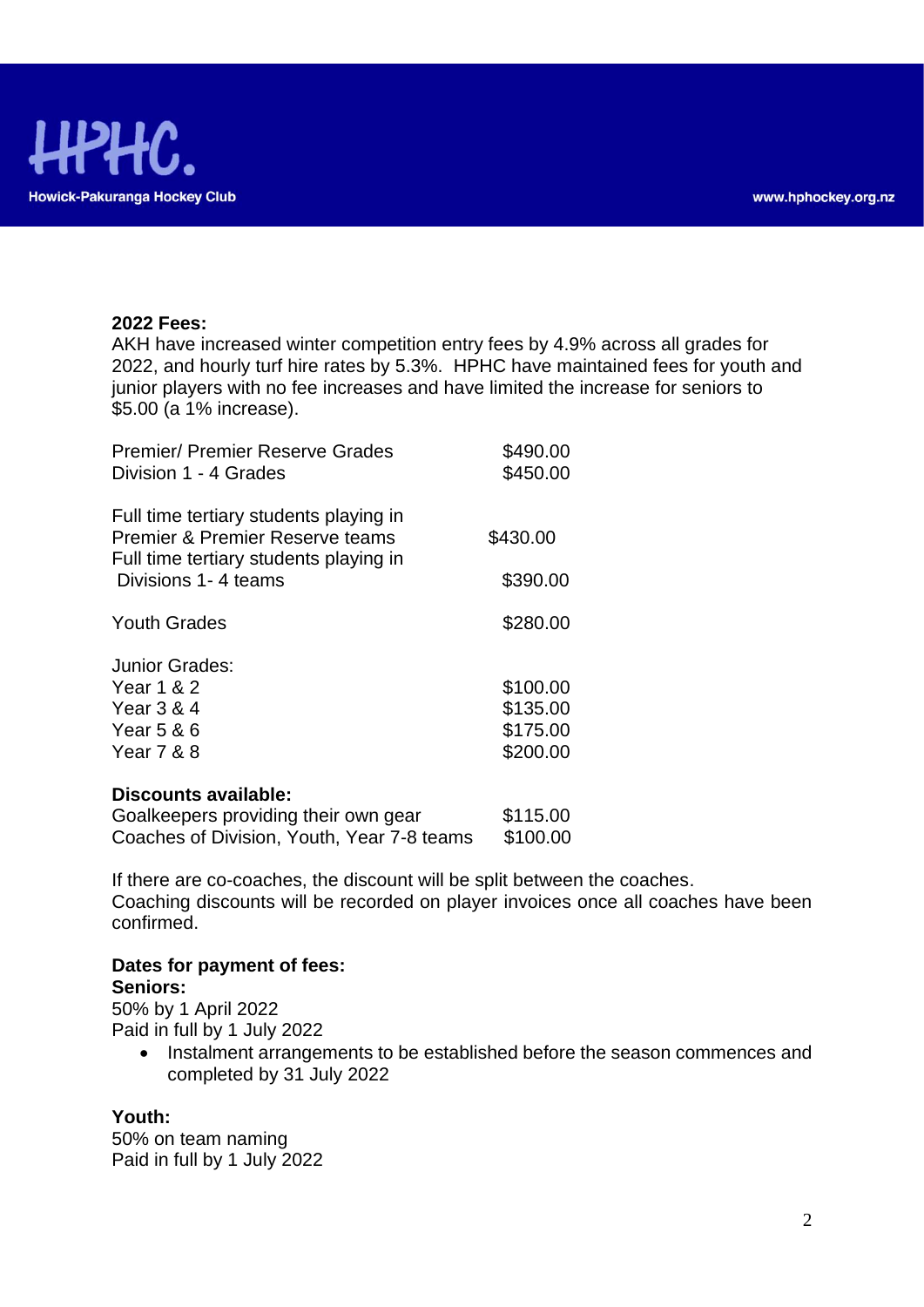• Instalment arrangements to be established before the season commences and completed by 30 June 2022

#### **Juniors:**

Payable in full on team naming

By registering to play, players are committing to pay the full amount of the registration fees by the due dates. The club reserves the right to stand down players from playing if they do not do so.

Fees that remain unpaid on 1 August 2022 will incur a late payment fee of \$50.00 unless special circumstances exist.

#### **Payment Options**:

Online banking - Club Bank Account **ASB 12-3040-0527329-00**. (Please include player's initials and surname as Reference)

Instalment arrangements. Players wishing to pay their fees by instalment **need to contact Wendy Schofield**, Club Treasurer [accounts@hphockey.org.nz](mailto:accounts@hphockey.org.nz) before the start of the season to arrange a payment plan. Payments should commence as soon as possible and should be completed by 31 July 2022.

#### **Uniforms:**

The Club provides shirts and shorts/skorts for senior and youth players and provides shirts for junior players. Players need to purchase their own club socks.

The club has partnered with Adidas Hockey and players are able to purchase their own shorts, skorts and socks through the Adidas Howick Pakuranga Hockey Club portal.

Adidas Club training and supporters gear, jackets, polo shirts and club gear can be purchased on the Adidas portal on the club website [www.hphockey.org.nz](http://www.hphockey.org.nz/) 

#### **Hockey gear:**

Players need to provide their own hockey stick, mouthguard, and shin pads.

The Club has partnered with Just Hockey and they will provide to HPHC members a 10% discount on purchases by way of enabling them to earn Just Hockey vouchers/credit when signed up to the Just Hockey MVP loyalty programme.

#### **Key Club contacts:**

Please contact our Club Captains if you have any questions:

| Michael Good (senior men)   | menscaptain@hphockey.org.nz   |
|-----------------------------|-------------------------------|
| Caitlin Dodd (senior women) | womenscaptain@hphockey.org.nz |
| Bryan Schofield (youth)     | youthcaptain@hphockey.org.nz  |